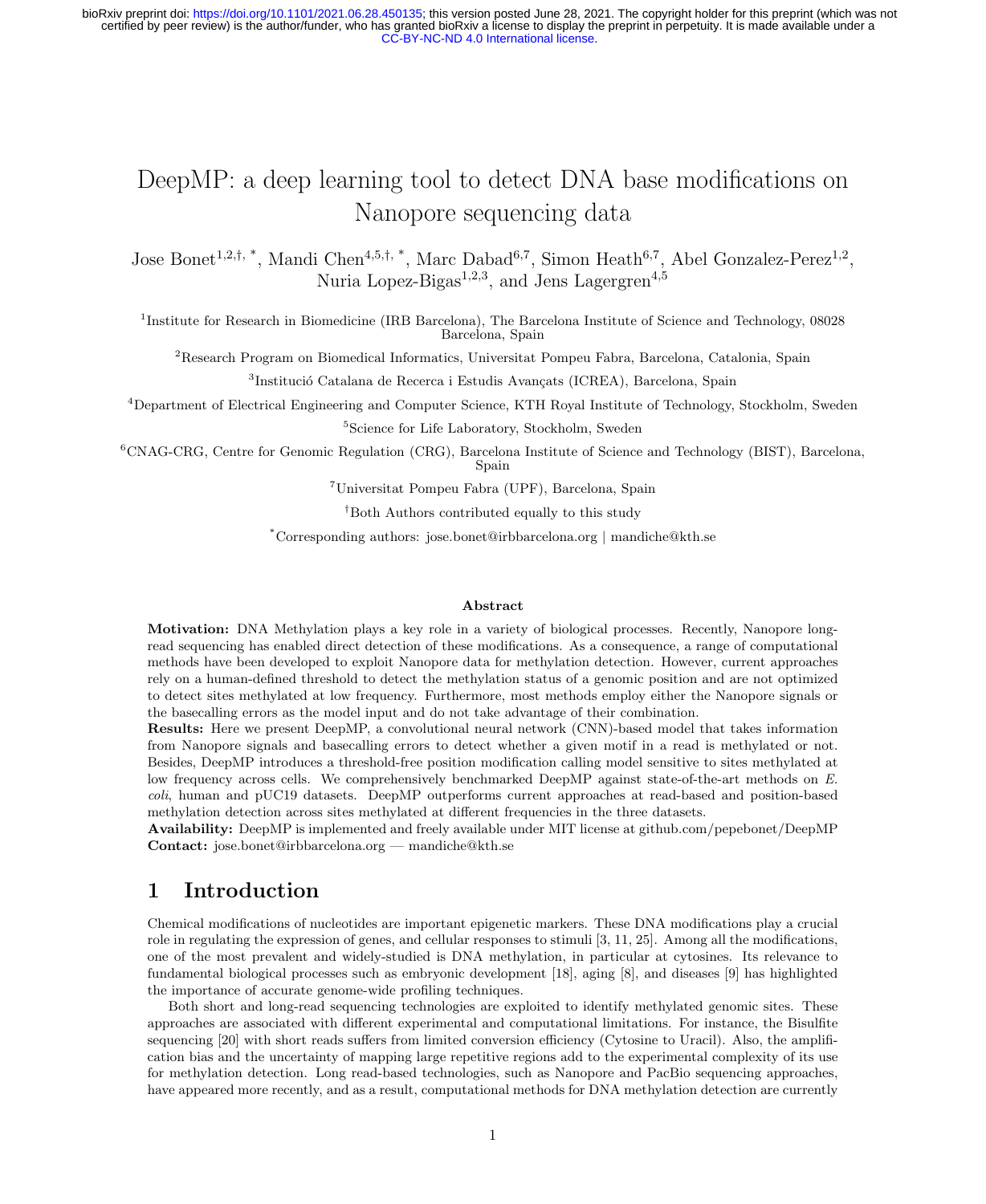under development. Although PacBio Single-Molecule Real-Time (SMRT) approach can detect DNA methylation directly [6], low signal-to-noise ratios and coverage requirements have limited its application [5, 31]. Conversely, Nanopore sequencing overcomes these limitations as no amplification and prior enzymatic or chemical treatment steps are required, thus supporting the analysis of DNA molecules harboring modifications in their native state [13, 23, 24, 29]. Therefore, Nanopore sequencing has been recently established as the state-of-the-art long-read sequencing approach to detect DNA methylation.

In recent years, several models have contributed to the improvement of Nanopore's methylation detection accuracy [16, 17, 19, 21, 22, 26, 27, 2]. The majority of these methods focus on directly analyzing the output signals of the Nanopore device and do not make use of the basecalling errors [17, 19, 21, 22, 26, 27]. These models have shown the ability to accurately call the methylated status for a target motif at the level of individual reads (read-based calling). However, the position-based calling (across all reads) relies on a human-defined threshold. An alternative approach to detect DNA methylations through Nanopore uses basecalling errors as model features [16]. Methods based solely on this approach can, thus far, only identify methylated genomic positions, rather than reveal the methylation status of every read covering the site. Therefore, these methods tend to underpredict sites methylated at low frequency across cells, i.e., sites at which most reads covering the base will be unmodified.

We hypothesized that the combination of basecalling errors and current signals could improve the detection of methylated cytosines in the DNA over the use of only one of them. Thus, we developed DeepMP, a deep learning model that exploits the errors and signals from the data. DeepMP includes a further innovation, a supervised Bayesian model to call the position-based methylation, which is –to our knowledge- unique. It comprises a statistical approach based on the information from individual reads covering a position that improves the detection of the methylation status of a genomic position. We show that DeepMP outperforms state-of-the-art methods DeepSignal [21], Nanopolish [26], Guppy [1] and Megalodon [2] in the tasks of detecting modified reads and positions methylated at varying frequencies across E. coli, human and pUC19 Nanopore long-read data.

## 2 Materials and methods

## 2.1 Datasets

Three datasets, K12 ER2925 (E. coli), NA12878 (human), and pUC19 (plasmid DNA) were employed to evaluate the performance and benchmark DeepMP. Table S1 summarizes all datasets and the number of reads available for each sample. The datasets employed in this study contain methylation on the cytosines (E. coli and human) and adenine (pUC19) residues. DeepMP was trained to distinguish unmethylated cytosines (C) from 5-Methylcytosines (5mC) at CpG motifs in the first two datasets and unmethylated adenines (A) from 6-methyladenines (6mA) at GATC motifs in the latter.

### 2.1.1 CpG methylation data

Nanopore reads from E. coli (K12 ER2925) [26] were downloaded from the European Nucleotide Archive under accession number PRJEB13021. The dataset contains reads obtained from E. coli treated with M.SssI, which lead to methylation of ∼ 95% of the CpGs (5mC methylated), and PCR-amplified (negative control), which are completely unmethylated. Although reads from both Nanopore R7.3 and R9 flow cells are included, R7.3 flow cells do not provide raw signals, and therefore only R9 reads were employed.

Human Nanopore reads from the NA12878 datasets were downloaded from the European Nucleotide Archive under accession number PRJEB23027 [10]. Reads are obtained from 5 sequencing studies (Norwich, UCSC, Bham, Notts, and UBC). However, only the Norwich subset is employed (Table S1). Datasets were basecalled by Guppy 4.4.2 (available to members of the Nanopore community at [1])

### 2.1.2 Bisulfite sequencing data

Bisulfite sequencing results of the NA12878 datasets were downloaded from ENCODE (ENCFF835NTC) [4]. Both replicates available allow the labeling of high-quality methylated and unmethylated positions. We follow the approach of Liu et al. to characterize the methylation status of each position. If a cytosine in a given position in the reference genome (GRCh38) contained > 90% of methylations in both replicates, that position was considered to be modified and hence completely methylated. On the other hand, if a cytosine has 0% methylations in both replicates of bisulfite sequencing, the position was considered unmodified and thus completely unmethylated.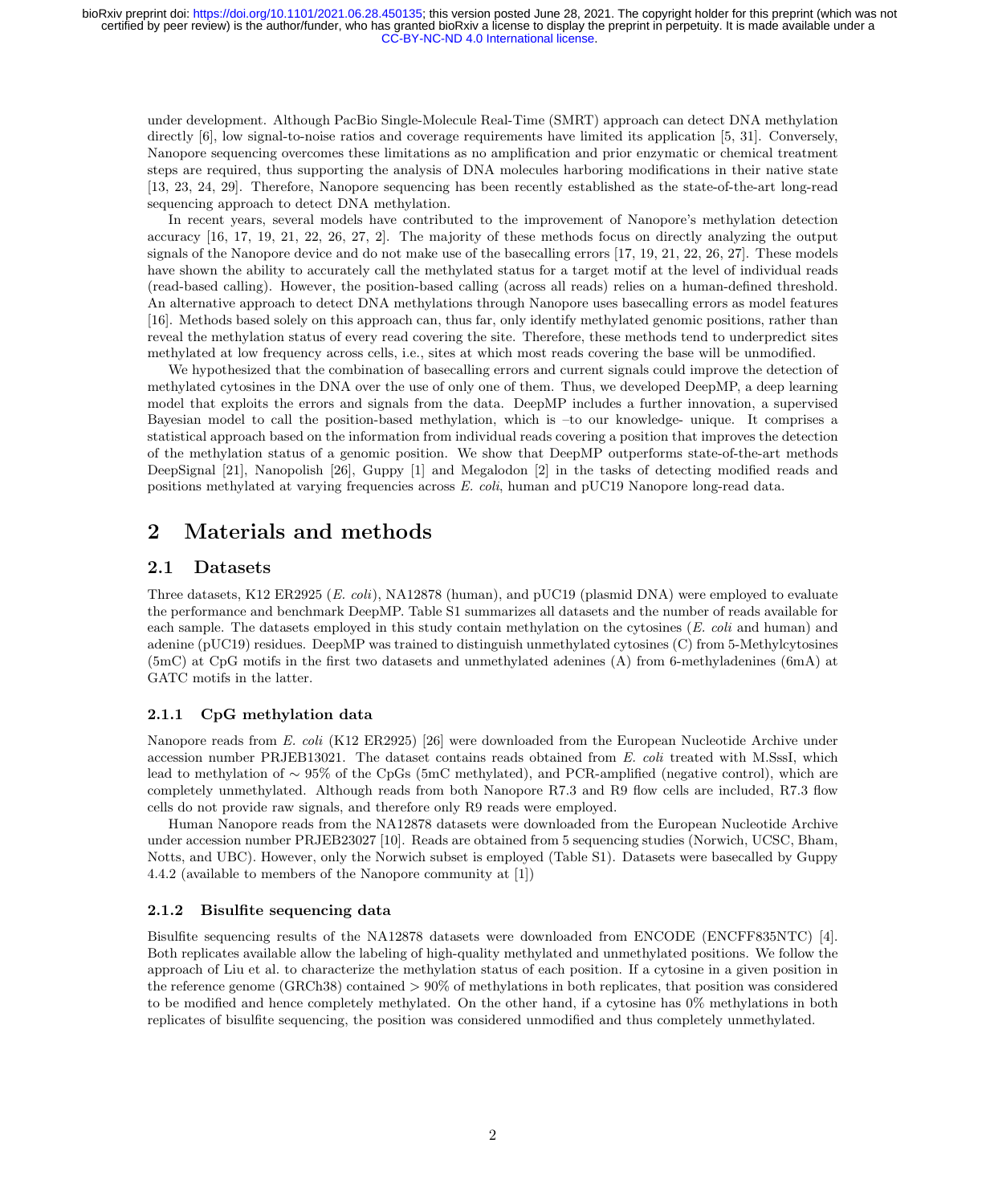#### 2.1.3 6mA methylation data

Raw Nanopore reads from pUC19 were downloaded from NCBI under accession number SRR5219626. pUC19 plasmids were cloned in E. coli grown either in the presence (treated) or absence (untreated) of Dam methyltransferase (Table S1). The presence of this enzyme leads to the complete methylation adenines (m6A) in GATC motifs [22]. Sequences were also basecalled using Guppy 4.4.2 (available at: [1])

## 2.2 Benchmarking methylation detection with similar tools

We benchmarked DeepMP against four existing tools: Nanopolish [26], Megalodon [2], DeepSignal [21], and Guppy [1]. The different tools are explained in Section 1.1 of the Supplementary Methods.

### 2.3 Preprocessing and Feature Extraction

DeepMP consists of two different modules: a sequence module for handling the signals (Nanopore currents) and another module to process basecalling errors (Figure 1A, 1B). In the sequence feature extraction, the raw Nanopore reads are first basecalled using Guppy [1], and then re-squiggled by Tombo [27] to aligning the currents to the reference genome. Following Ni et al. [21] median normalization [27] was then applied to the raw signals. To obtain the error features, variants need to be called from fastq files by samtools [15] after the reference alignment using minimap2 [14]. The resulting files consist of the status of a position in a read (Match, Mismatch, Deletion, Insertion) and the quality of the call. This data is then processed to obtain the information of the presence or absence of mismatches, deletions, and insertions at the genomic position of the read.

Specifically, features for DeepMP are selected through an Incremental Feature Selection (IFS) strategy. We applied this strategy to a set of 11 features. Seven of them for the sequence module: mean, median, standard deviation, range, skewness, kurtosis, and the number of signals; and four for the error module: base quality, mismatches, deletions, and insertions. The features are ranked by the model performance (Figure S3, Figure S4) on one subset of the E. coli data and a subset of the human data (Figure S5). Both sample sets contain 100,000 labeled examples. The selection starts with the top 1 ranked feature (signal mean in  $E.$  coli) and iteratively adds features into the combination according to the rank until the end of the list is reached. If a decrease in performance is observed, the current feature will be excluded in the following run. A 5-fold cross-validation was employed to evaluate the performance of the selected features (Figure S4).

Based on this strategy, the features employed by DeepMP are the mean, median, standard deviation, and value range of the Nanopore signals for the sequence module and the read quality, deletions, insertions, and mismatches for the error module. After feature extraction for each target base, an l-length vector is constructed for every feature. Every vector contains the value of the nucleotide of interest and its  $l-1$  closest neighbors from both directions.

### 2.4 DeepMP Framework

Recent efforts to detect modifications liu2019detectionni2019deepsignal for Nanopore sequencing data have been exploring long short-term memory recurrent neural networks (LSTM RNNs), which are neural network models designed to learn long-term dependencies in sequential data. On a high level, our prediction task could be regarded as a many-to-one problem where the input of the model is a sequence and the output is a single value indicating the methylation state of the targeted base, which appears to naturally match the specialty of RNNs. However, this perspective overlooks some characteristics of the data: First, The inputs of the mentioned models are statistical measures of the signals instead of the raw signals, which have weaker time dependencies between the variables. Second, The base in interest locates at the middle of the input sequence rather than the end. In the mentioned methods, a bidirectional RNN first processes the sequence from one end to the other to output a representation for the whole sequence, then performs the same process for the reversed sequence. The representations obtained from this procedure are most sensitive to the input bases located at both ends of the sequencegoodfellow2016deep instead of the middle one. Besides, since these methods use a fixed-length sequence as the input to the networks, the flexibility of RNNs to adapt to various sequence lengths is not fully utilized in this particular problem setting. Additionally, the large amount of parameters in RNNs makes training the networks costly.

From a different aspect, one might consider the excerpted set of features to be a series of buckets containing information for each base in the sequence. The goal is to capture the interactions between the center bucket and its neighbors, as well as the interactions among them. Concerning the spatial correlation in these buckets, we propose to employ convolutional neural networks (CNNs). By virtue of sparse connections between units and the parameter sharing in the convolutional layers, CNNs are memory efficient and easy to parallelize, therefore, less expensive to train compared to RNNs. CNNs have been successfully applied to numerous tasks such as classification, detection,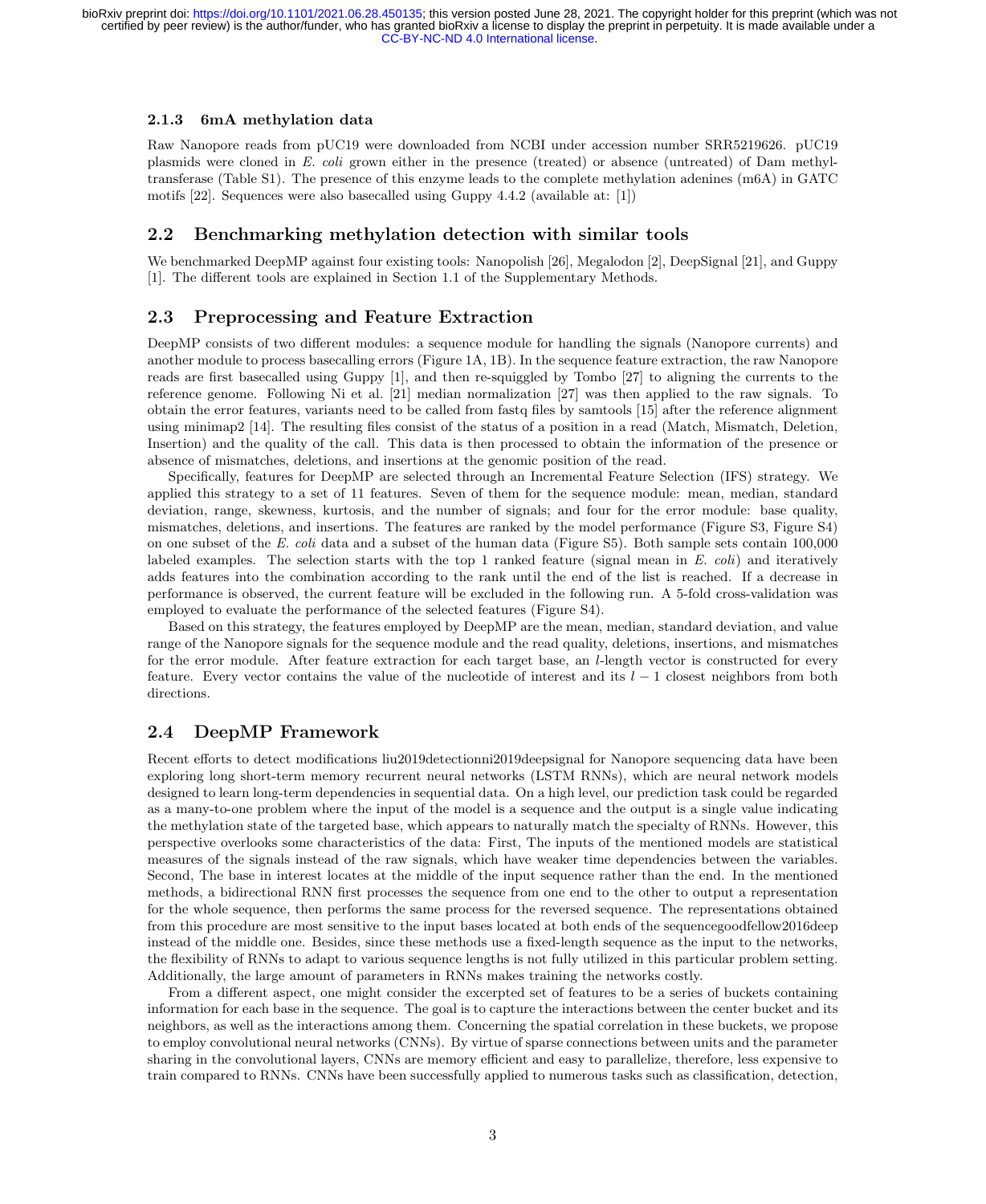segmentation in various study fields including computer vision, natural language processing, drug discovery, etc. In our DeepMP model, there are two CNN modules (Figure 1D): the sequence module and the base-calling error module. They are designed to process two different sets of features extracted from Nanopore sequencing data.

#### 2.4.1 Sequence Module

The four l-length vectors generated by sequence feature extraction are stacked with the one-hot embedded nucleotide sequence to form the model input vector of size  $l \times 9$ . The input vector is then given to the sequence CNN module, which is composed of 6 1D convolutional layers with  $256 \times 4$  filters. The stride for convolution is fixed to 1 base. The convolution function computes the nth element  $Z$  on the feature map by

$$
Z_n = \sum_j X_{(n-1)+j} K_j \tag{1}
$$

where X is the input to the layer,  $K_i$  is the jth element in kernel tensor.

Batch normalization (BN) is applied to each convolutional layer right before a ReLU activation function. The sequence module ends with a global average pooling layer.

#### 2.4.2 Basecalling Error Module

With the same treatment as to the sequence feature, the l-length vectors are stacked with the one-hot embedded nucleotide sequence, resulting in the final  $l \times 9$  shaped input for the error module.

The error module contains two types of layers: 1D convolutional layers and locally connected layers lecun1989generalization. The convolutional layers compress the features into a compacted representation whereas the locally connected layers detect the neighborhood information in the sequence. A locally connected layer learns a set of filters separately for every location, naturally, it captures spatial characteristic information of the features. Since the signals from one base in the DNA sequence is highly correlated with its close neighboring bases, learning the spatial patterns enhances the model's ability to discriminate between different modification states. The input vector is fed into a three-layer convolutional neural network followed by a max-pooling layer, and then a three-layer locally connected network, finally a global average pooling layer. Both of the convolutional layers and locally connected layers have  $128 \text{ 1} \times 3$  filters.

#### 2.4.3 Model Outputs

The outputs from the sequence module and the error module are concatenated and inputted into a fully connected layer with 512 units. Later on, the last fully connected layer with a sigmoid activation function outputs the final prediction  $\hat{y} \in [0, 1]$  for the central base. Additionally, the two modules can be independent models by themselves.

#### 2.4.4 Training DeepMP

During the training process, the model learns to minimize the loss computed by the binary cross-entropy loss function

Loss = 
$$
-\frac{1}{m} \sum_{i=1}^{m} y_i \cdot \log \hat{y}_i + (1 - y_i) \cdot \log (1 - \hat{y}_i)
$$
 (2)

where y is the label,  $\hat{y}$  is the model output, and m is the mini-batch size.

We trained the model using an Adam optimizer with a learning rate of 0.00125 and a mini-batch size of 512, early stopping was applied to prevent overfitting. In the default settings, we set the sequence length  $l$  to be 17. The full implementation is in Python 3 with Tensorflow 2.

In the experiments, DeepMP was trained for 10 to 20 epochs depending on the size of the dataset. On E. coli we performed a 5-fold Cross-validation following the strategy proposed by Liu et al  $[17]$ . The E. coli genome was split into five sections ([0, 1000000], [1000000, 2000000], [2000000, 3000000], [3000000, 4000000], [4000000, 4700000]) (Table S2). Then, models were trained on four sets and test on the remaining one. For the human dataset chromosome 1 was kept for testing, while other regions were used for training and validation. For the pUC19 plasmid DNA data, reads were split into a 90% training set, a 5% validation set, and a 5% test set. In all datasets, training, test, and validation sets contained 50/50 positive and negative samples.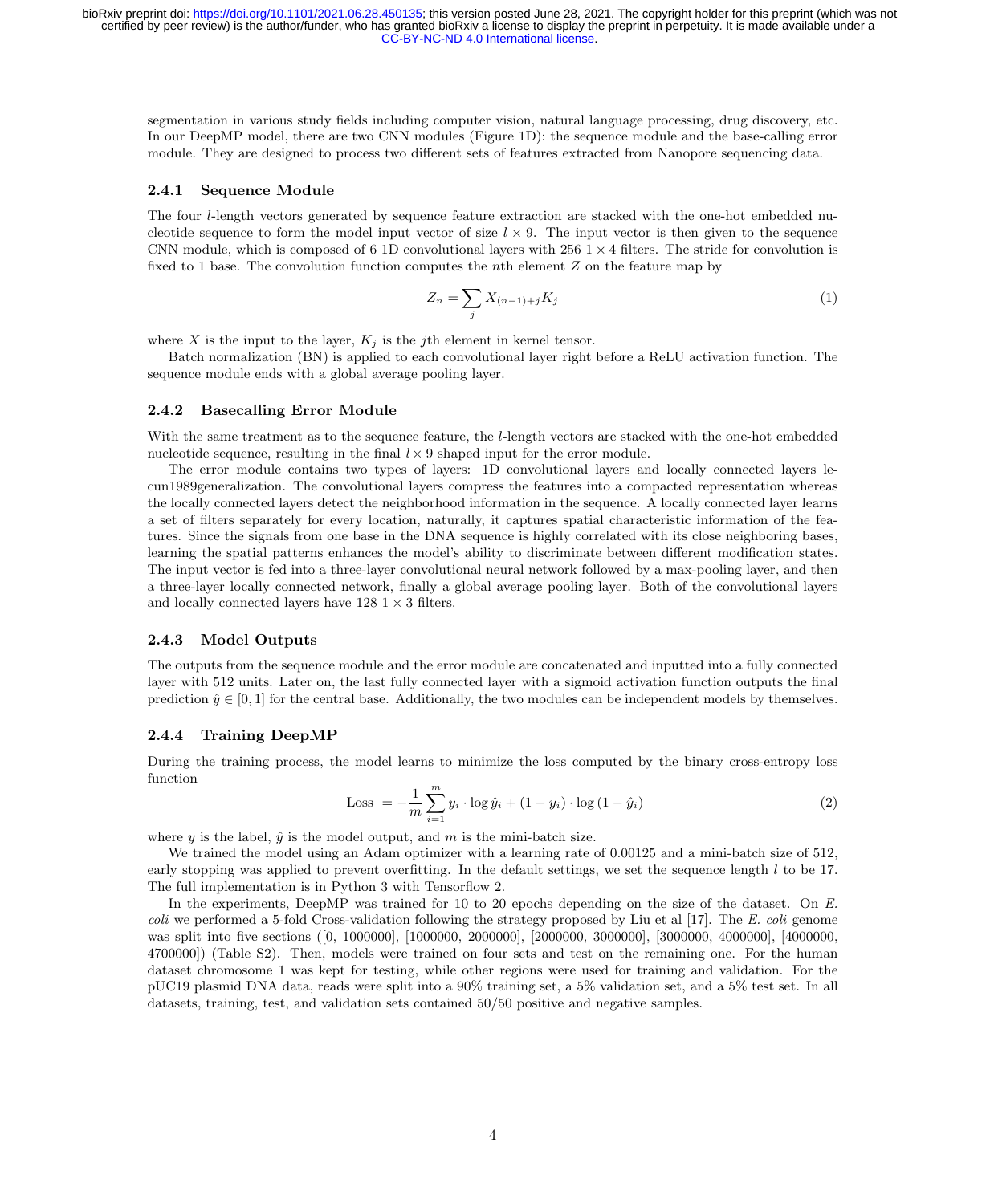#### 2.4.5 Position Modification calling

Individual read-based calls mapped to a certain position in the genome need to be gathered to predict the methylation status of that position. Particularly, we introduce a Bayesian approach to accomplish the position modification calling (Figure 1E). Once the neural networks are tested on labeled data, read-based predictions for each label group can be obtained. These values are subsequently used to infer the parameters of the underlying distribution for each group. By incorporating the read-based predictions and the ground truth labels, the proposed Bayesian approach provides more precise calls for the genomic positions.

The Bayesian model is based on the following: let  $\mathbf{x} = \{x_1, x_2, \ldots, x_N\} \in \Omega^N$  to be the prediction of N reads for one position. Assuming different read calls are independent and identically distributed, the probability of observing  $x$  given the position state  $s$  can be computed by

$$
p(\mathbf{x}|s) = \prod_{i} \sum_{r_i} p(x_i|r_i) p(r_i|s)
$$
\n(3)

where  $r_i$  indicates if the *i*-th read mapped to the position is modified,  $r_i \in \{0,1\}$ . The graphical model is shown in Figure 1E.

According to Bayes' rule, given a prior distribution  $p(s)$  the posterior probability of s is in proportion to  $p(\mathbf{x}|s)$ 

$$
p(s|\mathbf{x}) = \frac{p(\mathbf{x}|s)p(s)}{p(\mathbf{x})} \propto p(\mathbf{x}|s)p(s)
$$
\n(4)

To infer the position state we need to compute  $p(x|s = 0)$  along with  $p(x|s = 1)$  and compare these two likelihoods. Notice that given position state s, the random variable  $r_i$  follows a Bernoulli distribution. Therefore, we model  $p(r_i|s)$  with two Bernoulli distributions parameterized by  $\epsilon$  and  $\gamma$ :

$$
\begin{cases} r_i \sim Bern(\epsilon), & \text{if } s = 0\\ r_i \sim Bern(1 - \gamma), & \text{if } s = 1 \end{cases}
$$
 (5)

then model  $p(x_i|r_i)$  with beta distribution parameterized by  $a, b, c, d \sim \{z \in R \mid z \geq 0\}$ 

$$
\begin{cases} x_i \sim Beta(a, b), & \text{if } r_i = 0\\ x_i \sim Beta(c, d), & \text{if } r_i = 1 \end{cases}
$$
 (6)

with equations 3-6 we arrive at the final expression:

$$
p(\mathbf{x}|s) = \prod_{i} \begin{cases} (1 - \epsilon) \cdot \mathbf{f}(x_i; a, b) + \epsilon \cdot \mathbf{f}(x_i; c, d), & \text{if } s = 0\\ \gamma \cdot \mathbf{f}(x_i; a, b) + (1 - \gamma) \cdot \mathbf{f}(x_i; c, d), & \text{if } s = 1 \end{cases} \tag{7}
$$

where **f** is the probability density function of beta distribution.

We now discuss how to choose parameters  $\gamma$ ,  $\epsilon$  and  $a, b, c, d$ . The probability of having a negative read state on a positive position is relatively high, whereas having a positive read state on a negative position is rather a rare event. Therefore, γ should be set to a value close to 1 while  $\epsilon$  should be close to 0. In the experiment, we fix  $\gamma = 0.83$  and  $\epsilon = 0.05$ . The parameters for the beta distribution are estimated from the read-based predictions on a independent labeled dataset. The predictions are divided into two groups according to the label of the sample, where we estimate the sample mean  $\mu$  and variance for each group. The shape parameters  $\alpha$  and  $\beta$  for beta distribution can be approximated by

$$
\begin{cases}\n\alpha = \left(\frac{1-\mu}{var} - \frac{1}{\mu}\right)\mu^2 \\
\beta = \alpha \left(\frac{1}{\mu} - 1\right)\n\end{cases} (8)
$$

finally, we obtain two sets of  $\alpha$  and  $\beta$ :  $\{a, b\}$  for label 0 group and  $\{c, d\}$  for label 1 group.

#### 2.4.6 Performance Evaluation

We quantify the performance of the models by four common measures: accuracy, precision, recall, and F-score.

$$
Accuracy = \frac{TP + TN}{TP + TN + FP + FN}
$$
\n(9)

$$
Precision = \frac{TP}{TP + FP}
$$
\n(10)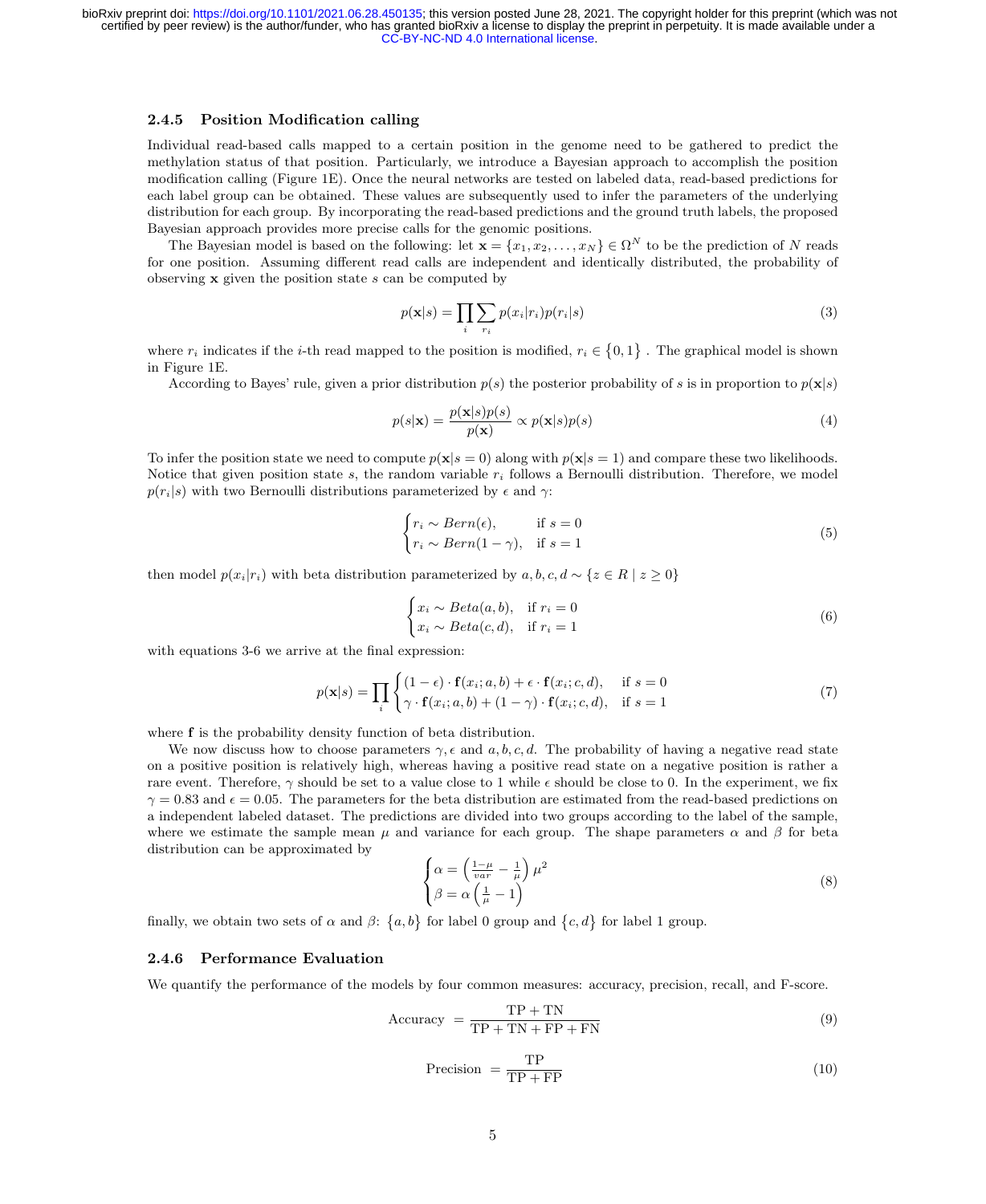$$
\text{Recall} = \frac{\text{TP}}{\text{TP} + \text{FN}}\tag{11}
$$

$$
F - Score = \frac{2 \times Recall \times Precision}{Recall + Precision}
$$
 (12)

where TP, TN, FP, FN, are abbreviations for true positives, true negatives, false positives, and false negatives, correspondingly. The accuracy gives an overview of the quality of the predictions, while precision shows the correct predictions in the positive calls, and recall is the percentage of correct predictions in all positive samples. Finally, the F-score is the harmonic mean of precision and recall which shows the balance between the two.

## 3 Results

DeepMP takes as input two types of information from Nanopore sequencing data (Figure 1A), basecalling errors and raw current signals (Figure 1B). Features from these two types of information are fed into a CNN-based module to identify modified sites in individual reads (Figure 1D). These read level predictions are then integrated by the position-based calling method described in Section 2.4.5 (Figure 1E), to identify methylated genomic sites (Figure 1C).

We assessed the performance of DeepMP in the task of detecting methylated sites on three different datasets, E.  $\text{coli}$ , human and pUC19. The E. coli dataset has been widely used for model training and benchmarking. It consists of a negative control with 0% methylation (PCR amplified) and a positive one treated with a methyltransferase (M.SssI) that converts 5C to 5mC with a ∼ 95% efficiency [26] (Section 2.1.1). Regarding the human dataset, the available bisulfite sequencing allowed the labeling of high-quality methylated and unmethylated positions (Section 2.1.2). Moreover, the pUC19 dataset opens up the possibility to evaluate DeepMP in the identification of a different modification (6mA) within GATC motifs. These three datasets were used to benchmark DeepMP against Megalodon [2], Guppy [1], DeepSignal [21] and Nanopolish [26].

### 3.1 5mC detection performance on E. coli data

DeepMP and DeepSignal were trained on a mixture of methylated and unmethylated reads as described in Section 2.4.4. For the other methods, we used the available pre-trained models and the procedures explained in Section 2.2. All methods were tested on the same set of the data.

#### 3.1.1 Prediction accuracy and studies at read level

To determine whether a genomic position is methylated, the first step is to detect the methylation status of each read covering it (Figure 1C). Thus, an independent set of reads, as described in Section 2.4.4 is selected to evaluate all three models. DeepMP showed the best Area under the ROC (AUC) among all the benchmarked methods (DeepMP: 0.988, Megalodon: 0.981, DeepSignal: 0.974, Guppy: 0.924, Nanopolish: 0.878) (Figure 2A). While Guppy and Megalodon presented the highest precision values (Guppy: 0.9957, Megalodon: 0.9906), DeepMP exhibited the highest overall accuracy (0.9397), recall (0.9347), and f-score (0.9398) (Figure 2B). These results were consistent throughout the 5-fold cross-validation (Figure 2C; Table S2).

These read predictions come from a mixture of two samples that are completely methylated or unmethylated. However, in a natural population of cells, one particular base may be methylated across some, but not all of them. For instance, 6mA across 12 different genomic sites is found at levels ranging from 7 to 69% in yeast samples [7]. To benchmark DeepMP in a real-life scenario, we thus generated 11 synthetic datasets featuring mixtures of methylated and unmethylated reads at different proportions. The accuracy was measured as 1 −  $L1_{\text{meth frequency}}$ . The  $L1_{\text{meth frequency}}$  distance is defined as the absolute value of the difference between the true methylated frequency of the position and that estimated by the model. This measurement takes into account FP and FN at read-level, avoiding biased estimates of the methylated frequency. Figure 2D shows the improved performance of DeepMP for inferring the true methylated frequency of the sample. The accuracy of DeepMP was the highest among the methods at high proportion of methylated reads. At low proportions of methylated reads, Megalodon and Guppy showed a comparable performance. These results are in accordance with the FN and FP levels shown in Figures 2E and S1A. DeepMP presents a lower number of FN across all proportion of methylated reads, and the levels of FP are consistent across synthetic datasets for all methods except Nanopolish.

One of the main innovations of DeepMP consists in combining a base-calling error module and a sequence signal module. To assess how much this innovation actually contributes to the observed gain in performance, DeepMP trained on the sequence module only (DeepMP Seq) was also included in the comparison (Figure S1C, S1D). DeepMP Seq shows a decreased performance compared to DeepMP (DeepMP F-score: 0.9398; DeepMP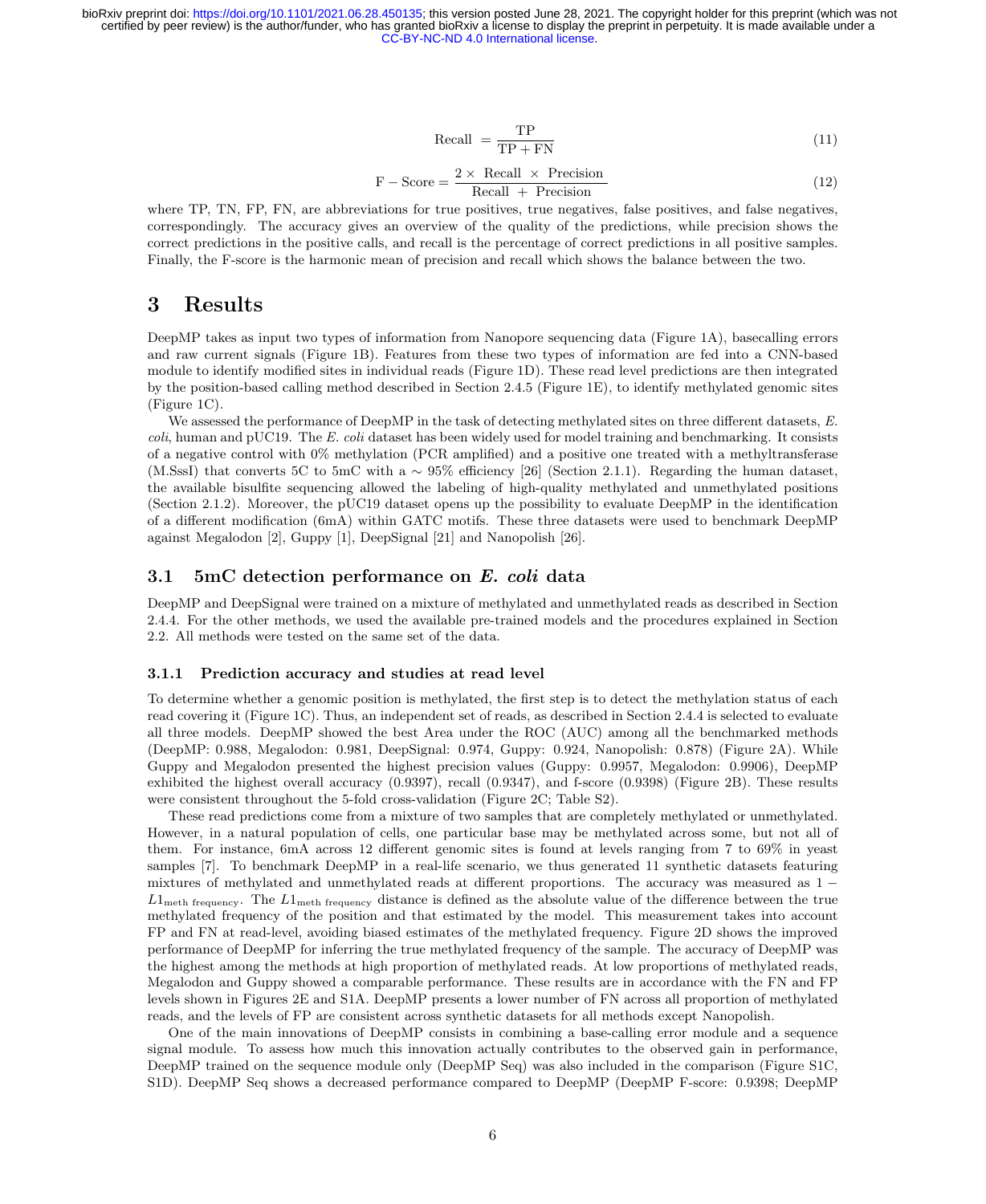Seq F-score: 0.889 ) (Table S2), which highlights the importance of taking into account the features derived from basecalling errors for the E. coli dataset.

#### 3.1.2 Prediction accuracy on genomic sites

The ultimate goal of methods that identify DNA methylation is to be correctly determine the frequency of methylation of a genomic site across cells. This is done through the identified read level methylation sites of reads overlapping the genomic position under analysis. One strategy to do so is to decide a particular percentage of methylated reads as the threshold [17], i.e., a 20% threshold will detect as methylated any position presenting more than 20% of methylated overlapping reads. Another approach is to get a mean estimate of the predictions of the  $n$  reads overlapping a particular position [21].

Although such approaches yield acceptable results on datasets with sites methylated at high-frequency [17, 21], their accuracy usually drops at sites methylated at lower levels (10-30%) (Figure 2F) (a 20 % threshold was applied to all models but DeepSignal and DeepMP). To solve this problem, we propose to apply a Bayesian approach (DeepMP Figure 2F; Figure 1E), which utilizes the statistical features of the read predictions to compute the likelihood of the different states for the genomic position (Section 2.4.5). As a result, DeepMP shows the highest accuracy (> 80% of the positions) when the dataset contains, on average, sites methylated in 10% of the reads (Figure 2F), while robustly calling ∼ 80% of the positions when the dataset is completely unmethylated. This trend is conserved when comparing DeepMP using different thresholds (10%, 20% and 50% Threshold) (Figure S1B).

### 3.2 5mC detection performance on human data

DeepMP and DeepSignal were trained on reads containing methylated and unmethylated cytosines (determined by bisulfite sequencing) and tested on the same type of data drawn from reads overlapping human chromosome 1 in the Norwich subset of the human data (Table S1). For Megalodon, Guppy, and Nanopolish, we used available pre-trained models as explained in Section 2.2 and we tested them on the same set of data.

#### 3.2.1 Prediction accuracy at read level

Similar to E. coli dataset, DeepMP, Megalodon, Guppy, DeepSignal, and Nanopolish were evaluated on their read prediction performance at read level (Figure 3A, B; Table 1). DeepMP achieves the better ROC AUC scores (DeepMP: 0.967; Megalodon: 0.9394; Guppy: 0.8602; DeepSignal: 0.9629; Nanopolish: 0.9284) and F-scores (DeepMP: 0.9324; Megalodon: 0.8968; Guppy: 0.7787 ; DeepSignal: 0.9255; Nanopolish: 0.9236).

When comparing DeepMP Seq (DeepMP trained only using the sequence module) against DeepMP, Megalodon, DeepSignal, Guppy, and Nanopolish, it outperforms all methods but DeepMP (DeepMP Seq AUC: 0.966; DeepMP Seq F-score: 0.9315) (Figure S2A, S2B; Table S3). These results differ from the E. coli dataset where DeepMP Seq is behind DeepSignal in performance measurements.

### 3.3 6mA detection performance on pUC19 plasmid DNA data

To evaluate the ability of DeepMP to detect a different type of methylation (6mA), we benchmarked DeepMP on the pUC19 dataset. The read-based strategy was employed to train DeepMP and DeepSignal on a mixture of methylated (6mA) and unmethylated (A) reads as described in Section 2.4.4. As the model selected for Guppy does not specifically detect modifications in all contexts (Section 2.2), it was discarded. Nevertheless, Megalodon, considered (and supported by our previous results) the state-of-the-art Nanopore method for methylation detection ([30, 2]), rather than Guppy, was run with the available model for all contexts as described in Section 2.2. Nanopolish was run to detect modifications in dam sites (DNA adenine methylase). Considering the number of reads discarded by the selective cutoff, we tested Nanopolish on all the extracted examples. The rest of the models used the same set of data for testing.

DeepMP significantly outperforms DeepSignal, Megalodon, and Nanopolish in the detection of 6mA within GATC motifs (Table 1). In figures 3C and 3D, DeepMP also shows an improvement of performance in the binary classification task and the related accuracy measurements. Furthermore, DeepMP Seq alone was also able to outperform any other method but DeepMP in the detection of modified GATC motifs (Figure S2C, S2D; Table S3).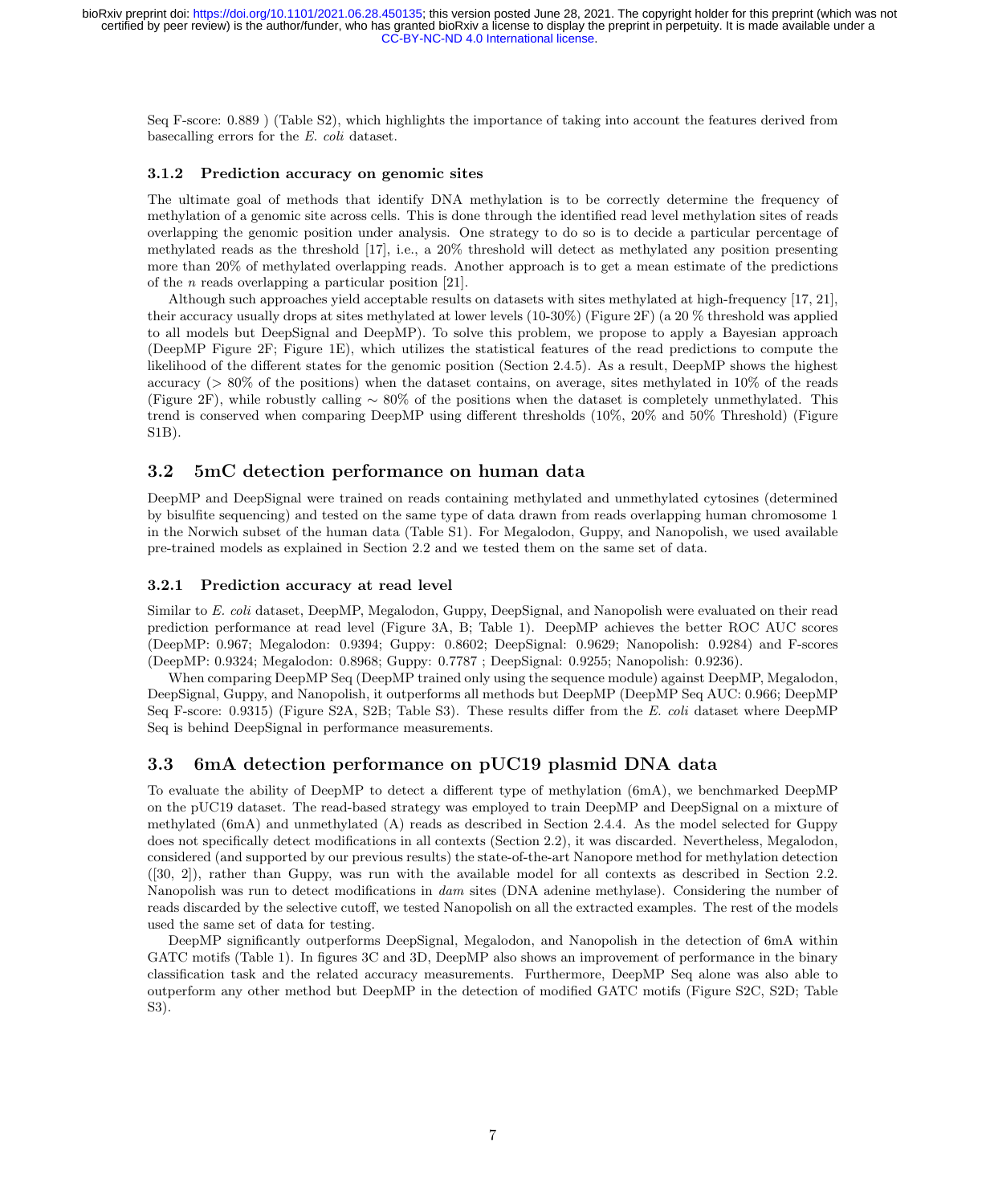## 4 Discussion

Nanopore sequencing, coupled with the computational methods that exploit its output to detect base modifications, has opened up the possibility of directly identifying epigenetic modifications of DNA nucleotides. The advent of this technology has the potential to supersede methodologies like bisulfite sequencing, which is currently the gold standard to detect DNA methylation. For this to be accomplished, the accuracy computational methods of detection need to be improved to correctly identify the methylation level at individual genomic positions [7]. This study proposes a neural network solution, DeepMP, which utilizes both electric currents and basecalling errors from Nanopore sequencing to deliver high accurate methylation detection.

We showed that DeepMP outperforms state-of-the-art methods Megalodon, Guppy, DeepSignal, and Nanopolish on E. coli, human and pUC19 datasets. DeepMP favorably compared in the proposed benchmark when inferring the true methylated frequency of partially methylated E. coli datasets  $(0\%, 10\%, ..., 100\%)$ , consistently presenting lower false postive and negative rates. Furthermore, the analysis of the methods' ability to call the position methylation status displayed the limitation of introducing an arbitrary, human-defined threshold. A 20% threshold could not properly capture a position's true methylation status in datasets with low methylation levels ( $130\%$  methylation). Importantly, employing DeepMP's novel Bayesian approach corrected this problem while being robust on completely methylated samples.

Intriguingly, in the case of the human dataset, the features based on basecalling errors do not appear to provide the same level of information as in the E. coli dataset. This finding indicates that the informational value of basecalling errors varies in different types of data, i.e., the error features may be dataset-specific. A hypothesis would be that the M.SssI treatment in E.coli samples generates a characteristic error pattern that is not present when mutations occur naturally (human dataset). Consequently, to obtain a more generalizable model across species, one might consider employing DeepMP without the basecalling errors module.

Moreover, we demonstrated that DeepMP detects not only 5mC but also 6mA more accurately than stateof-the-art methods. Given the low number of reads, DeepMP achieved a significant separation compared to Megalodon, DeepSignal, and Nanopolish. This fact highlights the versatility of DeepMP across different types of nucleotide modifications (including at certain sequence motifs) and sequencing coverage. Nevertheless, it shares one of the current limitations of most supervised learning models, namely, the inability to detect out-of-sample modifications. That is, to detect methylated bases absent in the training set. One way to overcome could be to use unsupervised or one-shot learning methods ([12, 28]. This technical advancement would allow the exploration of a different set of interesting problems regarding the identification of modified bases using Nanopore.

In summary, DeepMP accurately detects methylated sites both, in individual reads and at genomic positions, at different levels of methylation of the sample, as real-world biological samples. Besides, the proposed Bayesian approach could apply to related problems to substitute a human-defined threshold, especially when labeled data is available. In addition, we posit that DeepMP could also be employed to generate genome-wide maps of different DNA base lesions from Nanopore sequencing data. This could largely reduce experimental hurdles to achieve this objective. As Nanopore technology continues to advance and the sequencing costs are reduced, the amount of data will exponentially increase. Accurate and efficient methods as DeepMP will be key to exploit this sequencing data in scenarios with limited computational resources.

## Acknowledgements

IRB Barcelona is a recipient of a Severo Ochoa Centre of Excellence Award from the Spanish Ministry of Economy and Competitiveness (MINECO; Government of Spain) and is supported by CERCA (Generalitat de Catalunya).

## Funding

This work was funded by ITN-CONTRA EU grant H2020 MSCA-ITN-2017-766030.

Conflict of Interest: none declared.

## References

- [1] Oxford nanopore technologies. community.nanoporetech.com/. Retrieved June 2021.
- [2] Oxford nanopore technologies github megalodon. github.com/nanoporetech/megalodon. Retrieved June 2021.
- [3] Yehudit Bergman and Howard Cedar. Dna methylation dynamics in health and disease. Nature structural & molecular biology, 20(3):274–281, 2013.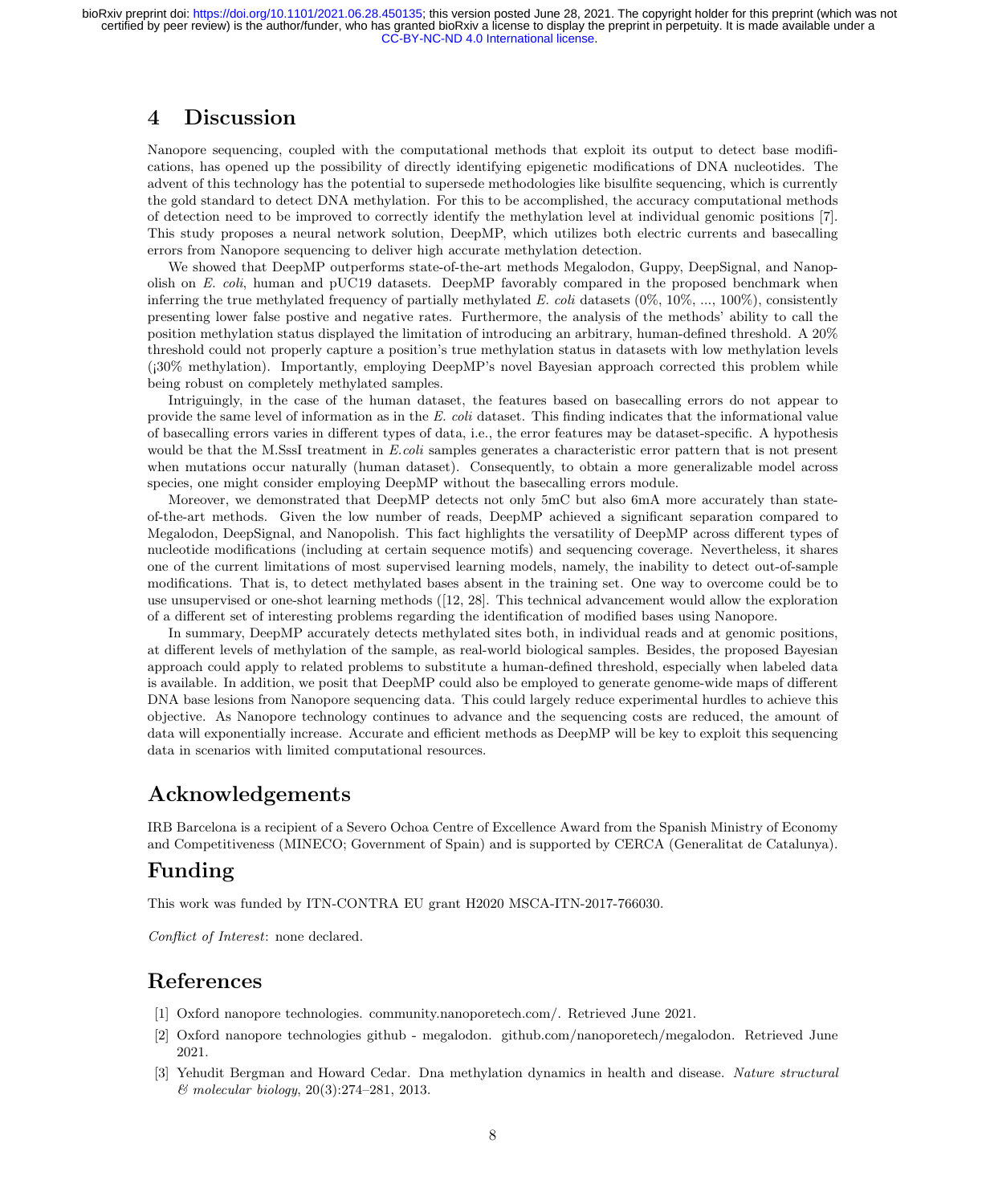- [4] ENCODE Project Consortium et al. An integrated encyclopedia of dna elements in the human genome. Nature, 489(7414):57, 2012.
- [5] Brigid M Davis, Michael C Chao, and Matthew K Waldor. Entering the era of bacterial epigenomics with single molecule real time dna sequencing. Current opinion in microbiology, 16(2):192–198, 2013.
- [6] Benjamin A Flusberg, Dale R Webster, Jessica H Lee, Kevin J Travers, Eric C Olivares, Tyson A Clark, Jonas Korlach, and Stephen W Turner. Direct detection of dna methylation during single-molecule, real-time sequencing. Nature methods, 7(6):461, 2010.
- [7] Miguel Angel Garcia-Campos, Sarit Edelheit, Ursula Toth, Modi Safra, Ran Shachar, Sergey Viukov, Roni Winkler, Ronit Nir, Lior Lasman, Alexander Brandis, et al. Deciphering the "m6a code" via antibodyindependent quantitative profiling. Cell, 178(3):731–747, 2019.
- [8] Susana Gonzalo. Epigenetic alterations in aging. Journal of applied physiology, 109(2):586–597, 2010.
- [9] Kirsten Grønbaek, Christoffer Hother, and Peter A Jones. Epigenetic changes in cancer. Apmis, 115(10):1039– 1059, 2007.
- [10] Miten Jain, Sergey Koren, Karen H Miga, Josh Quick, Arthur C Rand, Thomas A Sasani, John R Tyson, Andrew D Beggs, Alexander T Dilthey, Ian T Fiddes, et al. Nanopore sequencing and assembly of a human genome with ultra-long reads. Nature biotechnology, 36(4):338–345, 2018.
- [11] Peter A Jones. Functions of dna methylation: islands, start sites, gene bodies and beyond. Nature Reviews Genetics, 13(7):484–492, 2012.
- [12] Gregory Koch, Richard Zemel, and Ruslan Salakhutdinov. Siamese neural networks for one-shot image recognition. In ICML deep learning workshop, volume 2. Lille, 2015.
- [13] Andrew H Laszlo, Ian M Derrington, Henry Brinkerhoff, Kyle W Langford, Ian C Nova, Jenny Mae Samson, Joshua J Bartlett, Mikhail Pavlenok, and Jens H Gundlach. Detection and mapping of 5-methylcytosine and 5-hydroxymethylcytosine with nanopore mspa. Proceedings of the National Academy of Sciences, 110(47):18904–18909, 2013.
- [14] Heng Li. Minimap2: pairwise alignment for nucleotide sequences. Bioinformatics, 34(18):3094–3100, 2018.
- [15] Heng Li, Bob Handsaker, Alec Wysoker, Tim Fennell, Jue Ruan, Nils Homer, Gabor Marth, Goncalo Abecasis, and Richard Durbin. The sequence alignment/map format and samtools. *Bioinformatics*, 25(16):2078– 2079, 2009.
- [16] Huanle Liu, Oguzhan Begik, Morghan C Lucas, Jose Miguel Ramirez, Christopher E Mason, David Wiener, Schraga Schwartz, John S Mattick, Martin A Smith, and Eva Maria Novoa. Accurate detection of m 6 a rna modifications in native rna sequences. Nature communications, 10(1):1–9, 2019.
- [17] Qian Liu, Li Fang, Guoliang Yu, Depeng Wang, Chuan-Le Xiao, and Kai Wang. Detection of dna base modifications by deep recurrent neural network on oxford nanopore sequencing data. Nature communications, 10(1):1–11, 2019.
- [18] Gertrud Lund, Linda Andersson, Massimiliano Lauria, Marie Lindholm, Mario F Fraga, Ana Villar-Garea, Esteban Ballestar, Manel Esteller, and Silvio Zaina. Dna methylation polymorphisms precede any histological sign of atherosclerosis in mice lacking apolipoprotein e. Journal of Biological Chemistry, 279(28):29147–29154, 2004.
- [19] Alexa BR McIntyre, Noah Alexander, Kirill Grigorev, Daniela Bezdan, Heike Sichtig, Charles Y Chiu, and Christopher E Mason. Single-molecule sequencing detection of n 6-methyladenine in microbial reference materials. Nature communications,  $10(1):1-11$ , 2019.
- [20] Fumihito Miura, Yusuke Enomoto, Ryo Dairiki, and Takashi Ito. Amplification-free whole-genome bisulfite sequencing by post-bisulfite adaptor tagging. Nucleic acids research,  $40(17)$ :e136–e136, 2012.
- [21] Peng Ni, Neng Huang, Zhi Zhang, De-Peng Wang, Fan Liang, Yu Miao, Chuan-Le Xiao, Feng Luo, and Jianxin Wang. Deepsignal: detecting dna methylation state from nanopore sequencing reads using deeplearning. Bioinformatics, 35(22):4586–4595, 2019.
- [22] Arthur C Rand, Miten Jain, Jordan M Eizenga, Audrey Musselman-Brown, Hugh E Olsen, Mark Akeson, and Benedict Paten. Mapping dna methylation with high-throughput nanopore sequencing. Nature methods, 14(4):411–413, 2017.
- [23] Michael C Schatz. Nanopore sequencing meets epigenetics. Nature methods, 14(4):347–348, 2017.
- [24] Jacob Schreiber, Zachary L Wescoe, Robin Abu-Shumays, John T Vivian, Baldandorj Baatar, Kevin Karplus, and Mark Akeson. Error rates for nanopore discrimination among cytosine, methylcytosine, and hydroxymethylcytosine along individual dna strands. Proceedings of the National Academy of Sciences, 110(47):18910–18915, 2013.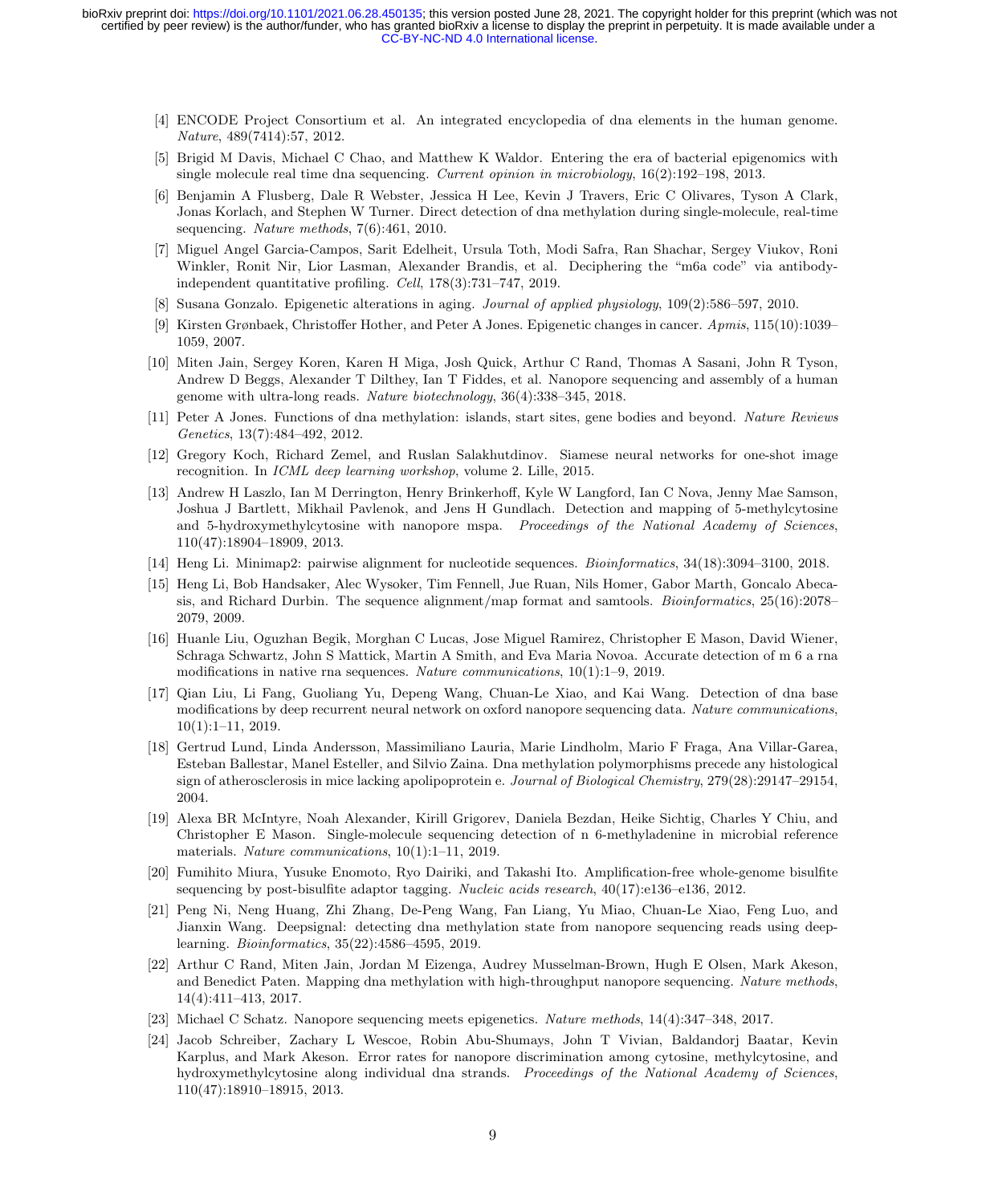- [25] Dirk Sch¨ubeler. Function and information content of dna methylation. Nature, 517(7534):321–326, 2015.
- [26] Jared T Simpson, Rachael E Workman, PC Zuzarte, Matei David, LJ Dursi, and Winston Timp. Detecting dna cytosine methylation using nanopore sequencing. Nature methods, 14(4):407–410, 2017.
- [27] Marcus Stoiber, Joshua Quick, Rob Egan, Ji Eun Lee, Susan Celniker, Robert K Neely, Nicholas Loman, Len A Pennacchio, and James Brown. De novo identification of dna modifications enabled by genome-guided nanopore signal processing. BioRxiv, page 094672, 2016.
- [28] Oriol Vinyals, Charles Blundell, Timothy Lillicrap, Koray Kavukcuoglu, and Daan Wierstra. Matching networks for one shot learning. *arXiv preprint arXiv:1606.04080*, 2016.
- [29] Zachary L Wescoe, Jacob Schreiber, and Mark Akeson. Nanopores discriminate among five c5-cytosine variants in dna. Journal of the American Chemical Society, 136(47):16582–16587, 2014.
- [30] Zaka Wing-Sze Yuen, Akanksha Srivastava, Runa Daniel, Dennis McNevin, Cameron Jack, and Eduardo Eyras. Systematic benchmarking of tools for cpg methylation detection from nanopore sequencing. Nature Communications, 12(1):1–12, 2021.
- [31] Shijia Zhu, John Beaulaurier, Gintaras Deikus, Tao P Wu, Maya Strahl, Ziyang Hao, Guanzheng Luo, James A Gregory, Andrew Chess, Chuan He, et al. Mapping and characterizing n6-methyladenine in eukaryotic genomes using single-molecule real-time sequencing. Genome research, 28(7):1067–1078, 2018.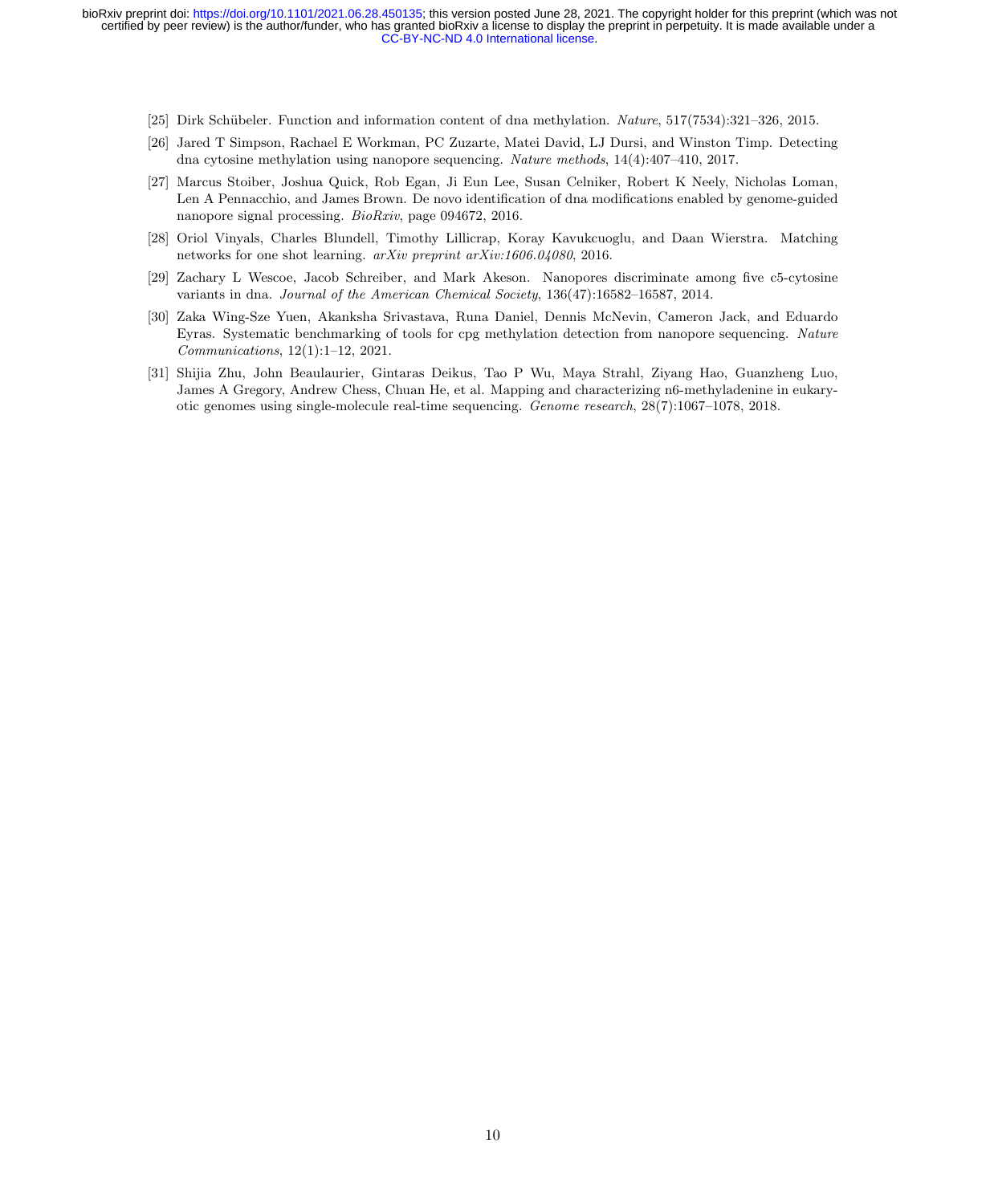

Figure 1: DeepMP model overview. A) Scheme of Nanopore technology, raw signals, and basecalling. B) Input features are divided into the basecalling error features (left) and the signal sequence features (right). Error features comprise the sequence information, read quality, mismatches, deletions, and insertions. Sequence features consist of the sequence data and the mean, median, std, and range of the base currents. C) Methylation calling pipeline. D) DeepMP architecture. The sequence module involves 6 1D convolutional layers with 256  $1 \times 4$  filters. The error module comprises 3 1D convolutional layers and 3 locally connected layers both with  $128 \text{ 1} \times 3$  filters. Outputs are concatenated and inputted into a fully connected layer with 512 units. E) Probabilistic graphical model of the proposed Bayesian approach for position-based calling. The input data  $x_i$  consists of N read predictions.  $r_i$  is the read state, and s is the position state to be detected. Shaded nodes represent observed values, while the values of unshaded nodes are inferred.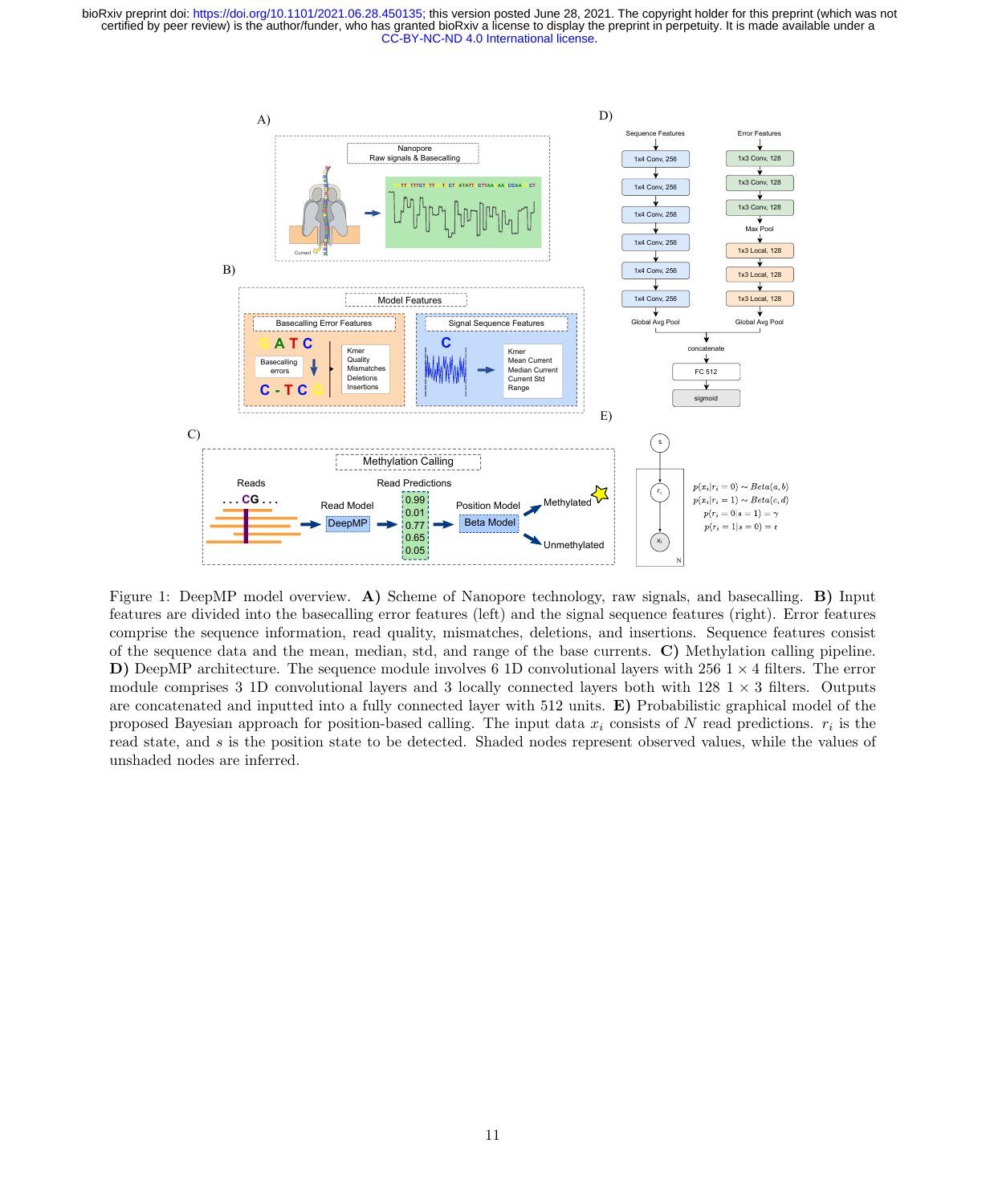

Figure 2: Performance of DeepMP, Megalodon, Guppy, DeepSignal, and Nanopolish on E. coli dataset. A) Receiver operating characteristic (ROC) curve showing the false positive rate (x-axis) vs. the true positive rate (y-axis) for the read predictions on a mixture of methylated and unmethylated reads in a single cross validation fold. B) Accuracy measurements for the compared models in the cross validation fold in A. C) 5-fold cross validation accuracy and AUC results for mixtures of methylated and unmethylated reads D) Accuracy to determine the methylation frequency of a sample measured by  $1$  -  $L1_{\text{meth frequency}}$  (y-axis).  $1$  -  $L1_{\text{meth frequency}}$  is evaluated on eleven datasets comprising different levels of methylated reads  $(0-100\%)$  (x-axis). E) False negative rate (y-axis) evaluated on the same eleven datasets as in D. F) Position calling accuracy for each of the partially methylated datasets at different thresholds (DeepMP: Bayesian approach; DeepSignal: mean read predictions estimate; Megalodon, Guppy and Nanopolish: 20 % threshold)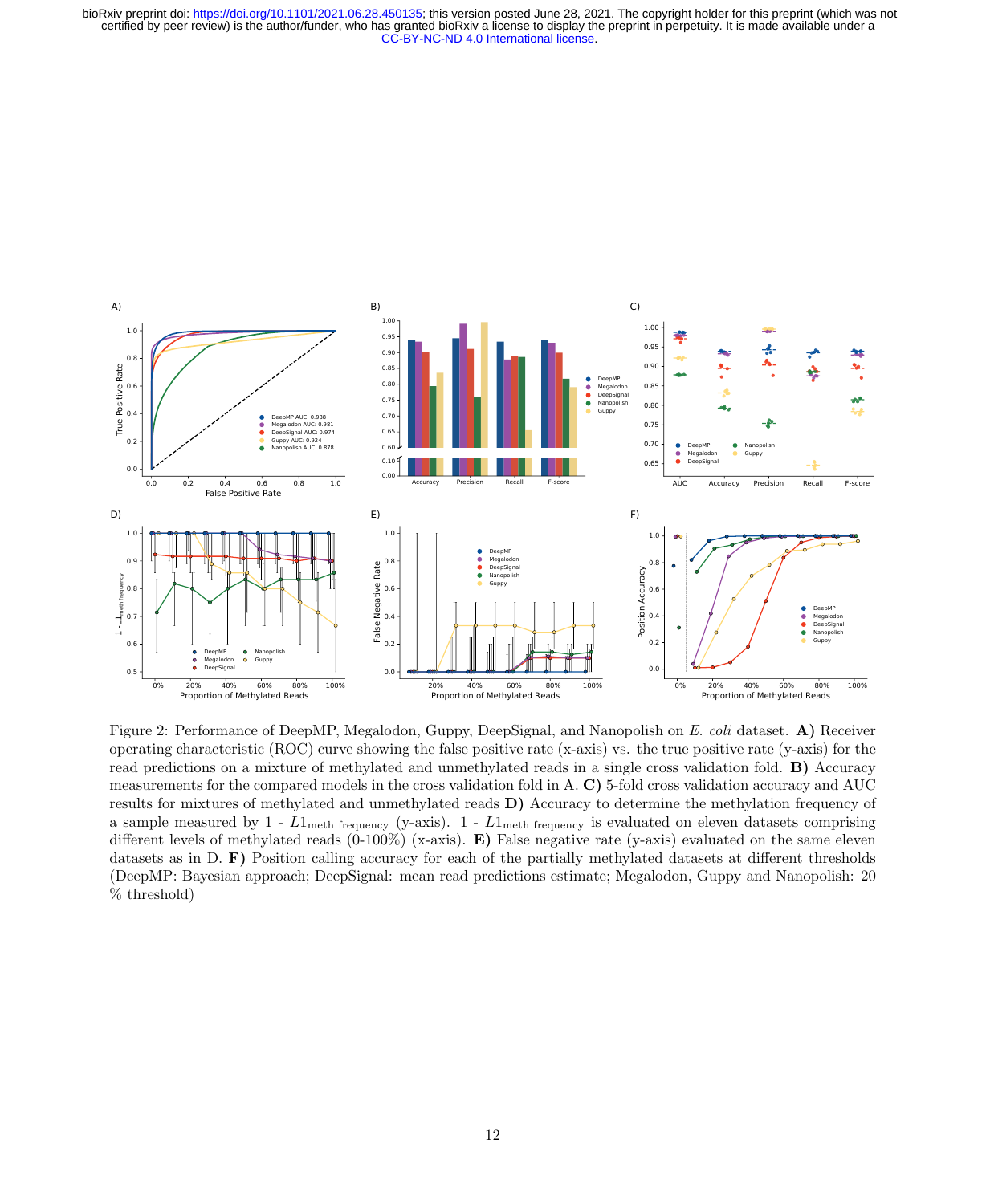

Figure 3: Performance of DeepMP, Megalodon, Guppy, DeepSignal and Nanopolish on the Norwich subset of the human dataset and of DeepMP, Megaldon, DeepSignal and Nanopolish on the pUC19 plasmid. A, C) Receiver operating characteristic (ROC) curve showing the false positive rate (x-axis) vs. the true positive rate (y-axis) for the read predictions on a mixture of methylated and unmethylated reads on the human dataset (A) and pUC19 (C) respectively. B) Accuracy measurements for the models on the human dataset. D) Accuracy measurements for the models on the pUC19 plasmid